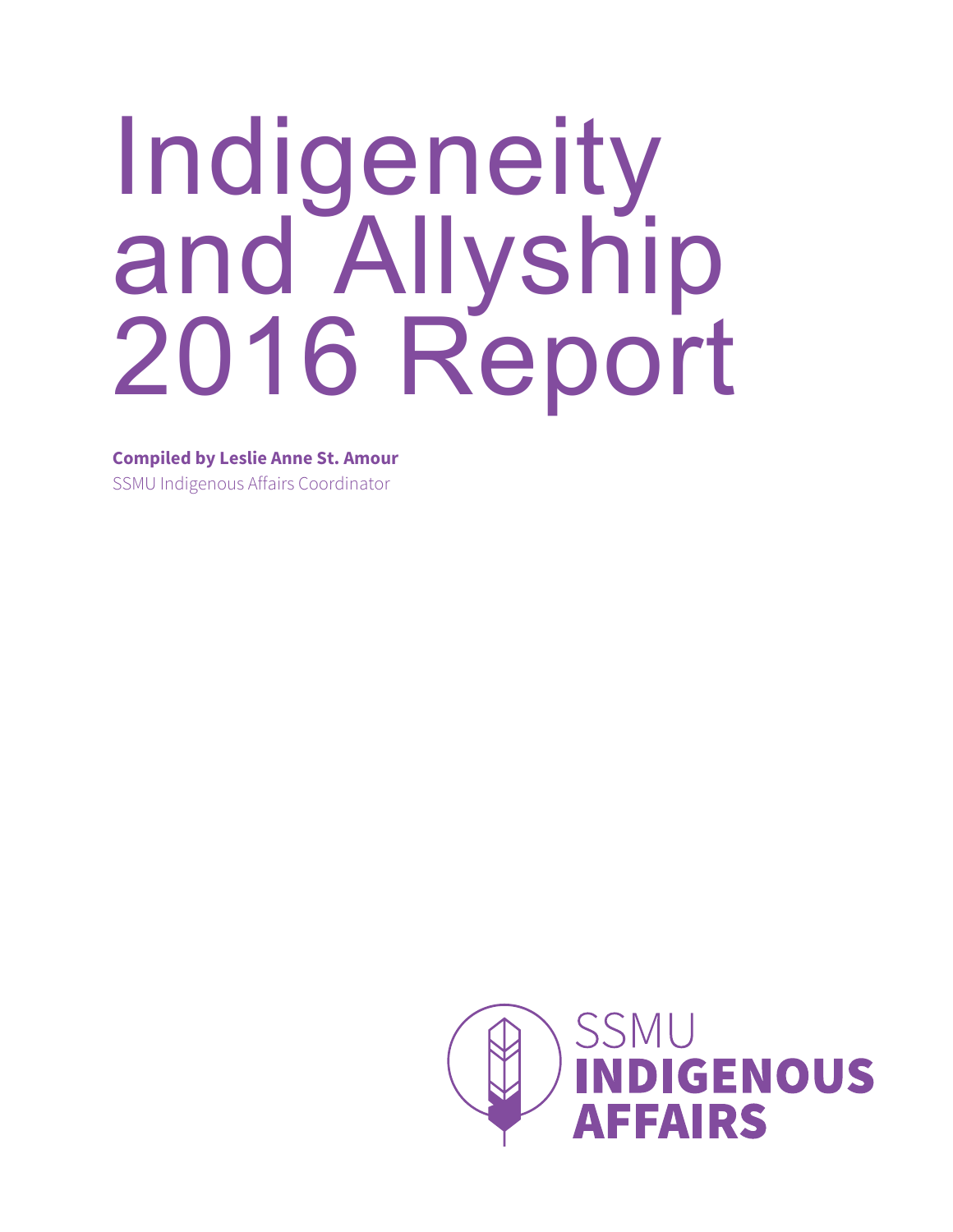## **OVERVIEW**

From March 14–24, 2016, SSMU Indigenous Affairs hosted *Indigeneity and Allyship 2016*, an event series examining the experiences of Indigenous peoples at McGill and beyond. Drawing from numerous panel events, workshops, and speakers, this report discusses the negative impacts that the McGill environment has on Indigenous students. Issues include harmful interactions with other students, staff and faculty; perpetuation of a pan-Indigenous identity (the assumption that all Indigenous nations are the same); daily stereotyping; and more.

These impacts are experienced in social and academic life at the University, and are caused by several factors:

- ▶ Under-representation
- ▶ Tokenism
- ▶ Poor allyship
- ▶ A lack of support
- ▶ A lack of true reconciliation and decolonization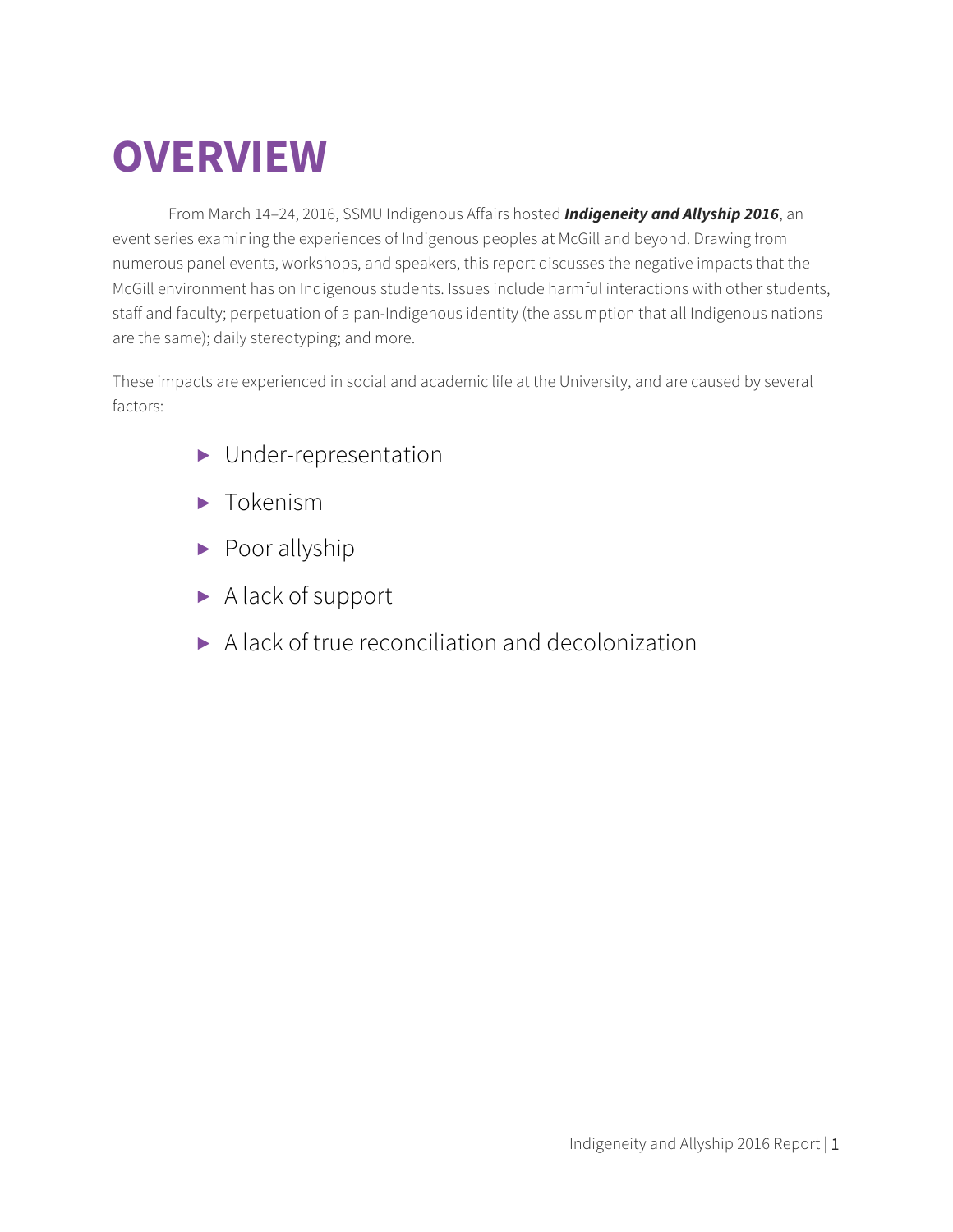### **UNDER-REPRESENTATION**

"McGill is known as a racist school," stated one student on a panel during the SSMU *Indigeneity and Allyship 2016* event series; they went on to describe how students from the Kahnawake community usually choose Concordia for school instead. Indigenous students on campus are often shocked by the lack of knowledge of Canada's history and the current context in which Indigenous peoples live, a deficiency that is common across the University including students, staff, and faculty members of all backgrounds. This contributes to systemic racism at McGill, often experienced in the form of everyday interactions. Questions based in harmful stereotypes, such as "Do you pay taxes?" "What's it like not to have to pay for school?" and "You only got into McGill because you're native, right?" are not uncommon in the lives of Indigenous students here. These encounters make them feel misunderstood, unwelcome, and unsafe in our community. However, they are not inevitable.

Racism and stereotyping can be countered in part by addressing the underrepresentation of Indigenous peoples on campus. Of the entire student body, there are currently only around 230 Indigenous students, or under 0.6% of the population. In comparison, Indigenous people were found to be 4.3% of the Canadian population in 2011, and one of the fastest growing demographics. Furthermore, as stated by an Indigenous instructor during the *Resurgence, Reconciliation, and Revitalization* conference, "We are fighting for last place nationally in terms of Indigenous faculty numbers." We have only one full-time, openly Indigenous tenure-track professor at McGill. This kind of underrepresentation contributes to many of the assumptions of community members, who often do not even realize that Indigenous people are present on campus. Furthermore, it makes debunking stereotypes and harmful misconceptions difficult, as McGill does not have the teaching resources to offer mandatory or expanded Indigenous studies classes. Options such as cluster hires could do significant work to change this.

McGill can support Indigenous visibility on campus through a combined increase in human, physical, and academic representation. An increase in designated faculty and staff is crucial for Indigenous students to feel that they have a place at this school. Many Indigenous students have expressed that being in a class with Professor Allan Downey was the first time they had seen another Indigenous person in such a role within academia. For many it was also the first time they had seen their own identities reflected in the content they were learning and whom they were learning it from. However, this visibility is limited as Professor Downey teaches only in the Faculty of Arts, and there are many Indigenous students in other faculties who do not have the opportunity to take his classes (usually due to a lack of flexibility in their degree requirements). Indigenous professors needs to be hired to teach in other faculties as well to ensure there is representation across the University.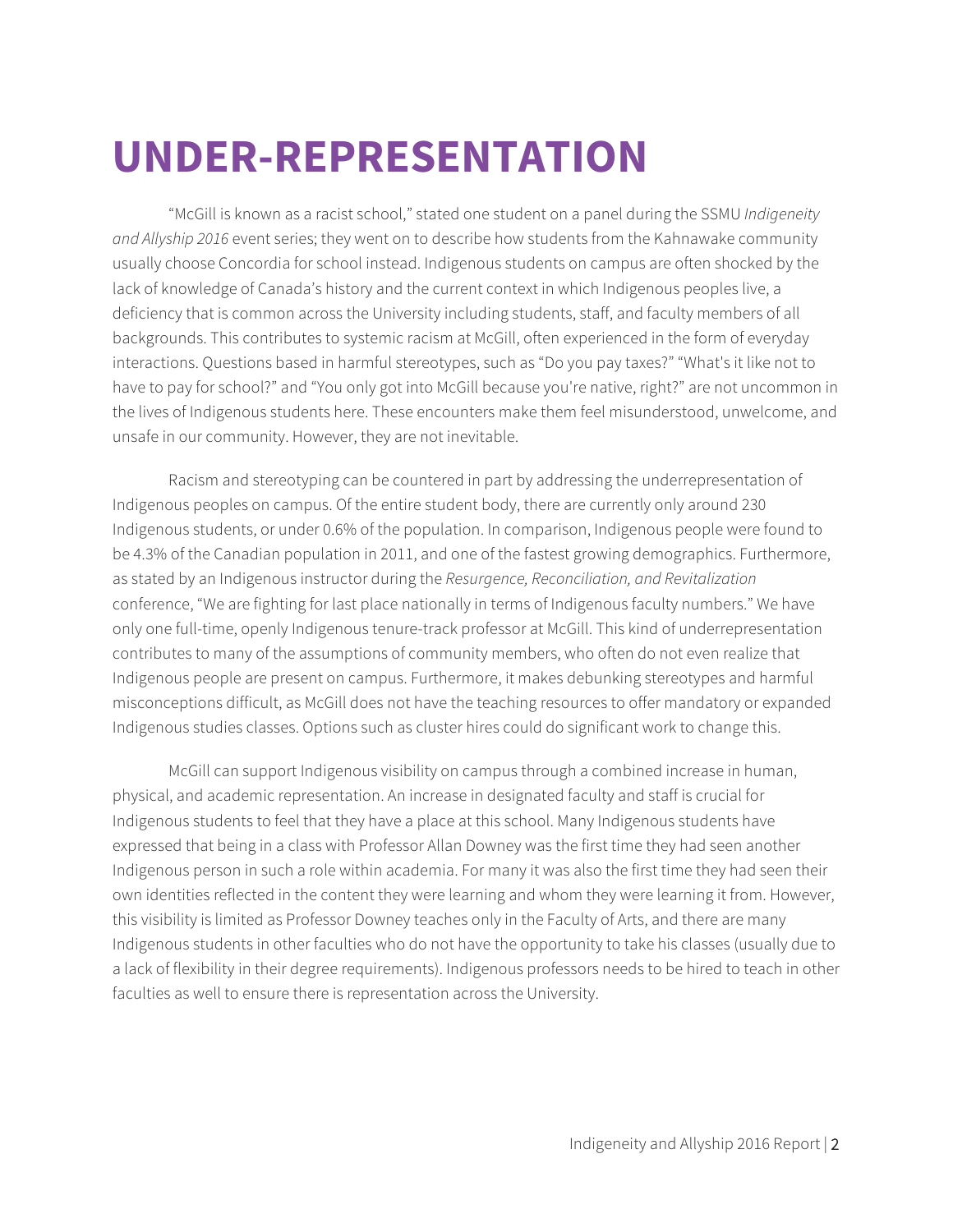At McGill, there are many physical acknowledgements of the Western history of the University, but very little to acknowledge its colonial history or place on Indigenous traditional territory. This contributes to an erasure of the past and continued presence of Indigenous peoples on the land that McGill occupies. Furthermore, not only is there a lack of recognition, but increased recognition has been actively denied. The Hochelaga Rock located on lower campus is the only formal acknowledgement of Indigenous territory at McGill, yet it is placed where most people will never see it. Repeated community requests to move the rock have been rejected. As the University allows the rock to remain in a position of invisibility, they are contributing to a similar fate for Indigenous students and their history on campus. It is important to note, however, that moving the Hochelaga Rock would be one step towards better recognizing the history and presence of Indigenous peoples at McGill, rather than an end goal.

Academic representation can take the form of an increase in Indigenous course content within all Faculties. There is no academic program in which students would not benefit from learning more about Indigenous histories, environments, and knowledge. When "Indigenous Studies" is limited only to the Faculty of Arts, a large portion of McGill students graduate without exposure to new ideas that may change any stereotypical beliefs they arrive with. At the same time, Indigenous students have inadequate connection to content or role models in the academy with which they can relate. As it stands, instructors are missing out on even the bare minimum opportunity to introduce Indigenous academics and traditional knowledge-holders as guest speakers on important topics.

Indigenous course content can easily be specific to the course in question, whether it is consultation strategies around environmental impact assessments or intercultural communication skills for working with Indigenous clients. Furthermore, this consideration needs to occur at all levels and in all programs, from introductory to upper-level classes. Increasing the number of Indigenous writers and academics included in course readings is a key way to address the divide between respect shown for "Western" versus "traditional" forms of knowledge, while also exploring the distinctions made between both. This is a necessary step to break the feedback loop of reading and writing about only white, male, European thinkers and experts.

#### **TOKENISM**

Indigenous students, staff, and faculty members are often faced with an added expectation of representation, knowledge, and/or consultation on campus. This is often due to the limited total population of Indigenous peoples at McGill, but also speaks to a lack of effort in engaging with wider communities in the Montreal area. One example of tokenism raised is the reliance on individual, visibly Indigenous students to be experts on all things Indigenous. This might involve a professor or teaching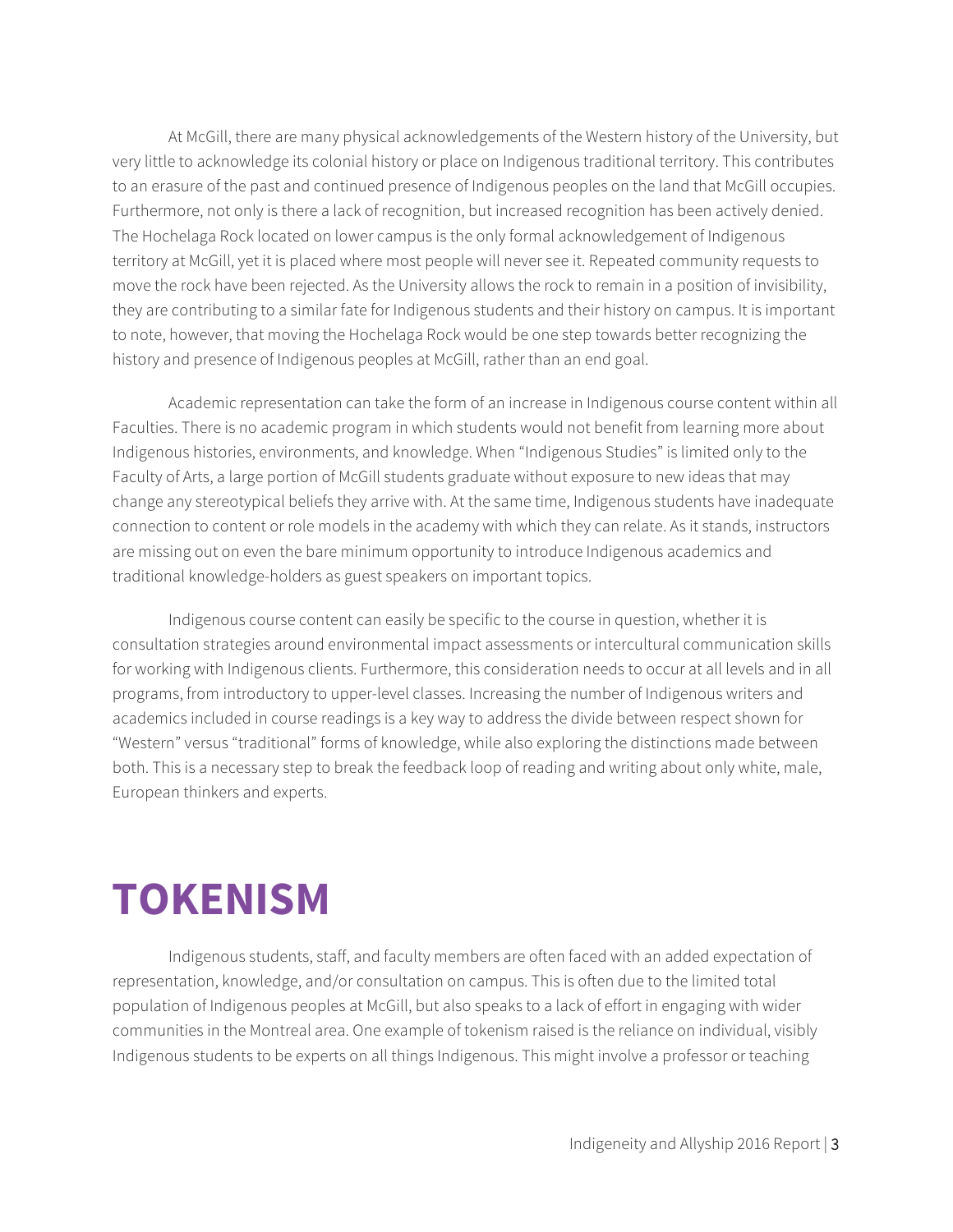assistant(s) calling on that student to answer questions on Indigenous topics during discussions or to debunk stereotypes held by other students.

This is problematic as it ignores the variety of Indigenous peoples' perspectives and histories. Due to the legacies of colonial violence and systemic racism, Indigenous students usually have varying levels of knowledge about their own nation's and community's history, let alone that of other groups across the country. The expectation for an Indigenous student or staff member to provide this knowledge both perpetuates the idea of homogenous pan-Indigeneity and adds the burden of educating others about their own identity, rather than people seeking out this available knowledge on their own.

Tokenism can also take the form of promoting the existence of a small Indigenous community at McGill in order to support the University's public image as an institution moving towards "reconciliation." In this case, Indigenous peoples become a checkbox for McGill events, communications, and promotions, rather than individuals with their own thoughts and needs.

#### **POOR ALLYSHIP**

Equity and allyship cannot simply be optional or sporadic endeavours. Concrete and consistent efforts must be made to support these goals. At McGill, Indigenous students often face problematic attempts at allyship and reconciliation. Issues reported include non-Indigenous people speaking for Indigenous students without consultation; selective acknowledgement of Indigenous voices to suit a particular cause; and cultural appropriation rather than appreciation. These inappropriate gestures do more harm than good.

Indigenous students feel that their input and opinions are often asked for in order to meet a requirement, but are not taken seriously. This is particularly evident when at events where Indigenous topics are discussed, the upper administration chooses not to attend, or does so only in order to defend their views rather than listen to the lived experiences of attendees. If administrators hope to be allies to Indigenous peoples, it is necessary that they stand behind them and support their voices rather than deciding themselves what is right. McGill's senior leadership is perceived as making decisions based on what will make the University look good, rather than what Indigenous peoples on campus have identified as most needed. Therefore, it must be a priority to make space for diverse Indigenous voices and to take feedback and suggestions seriously. Actions are needed in addition to words.

McGill administrators and student groups need to begin, on a regular basis, to consult with Indigenous students and communities in order to build successful partnerships. "Allyship" is an active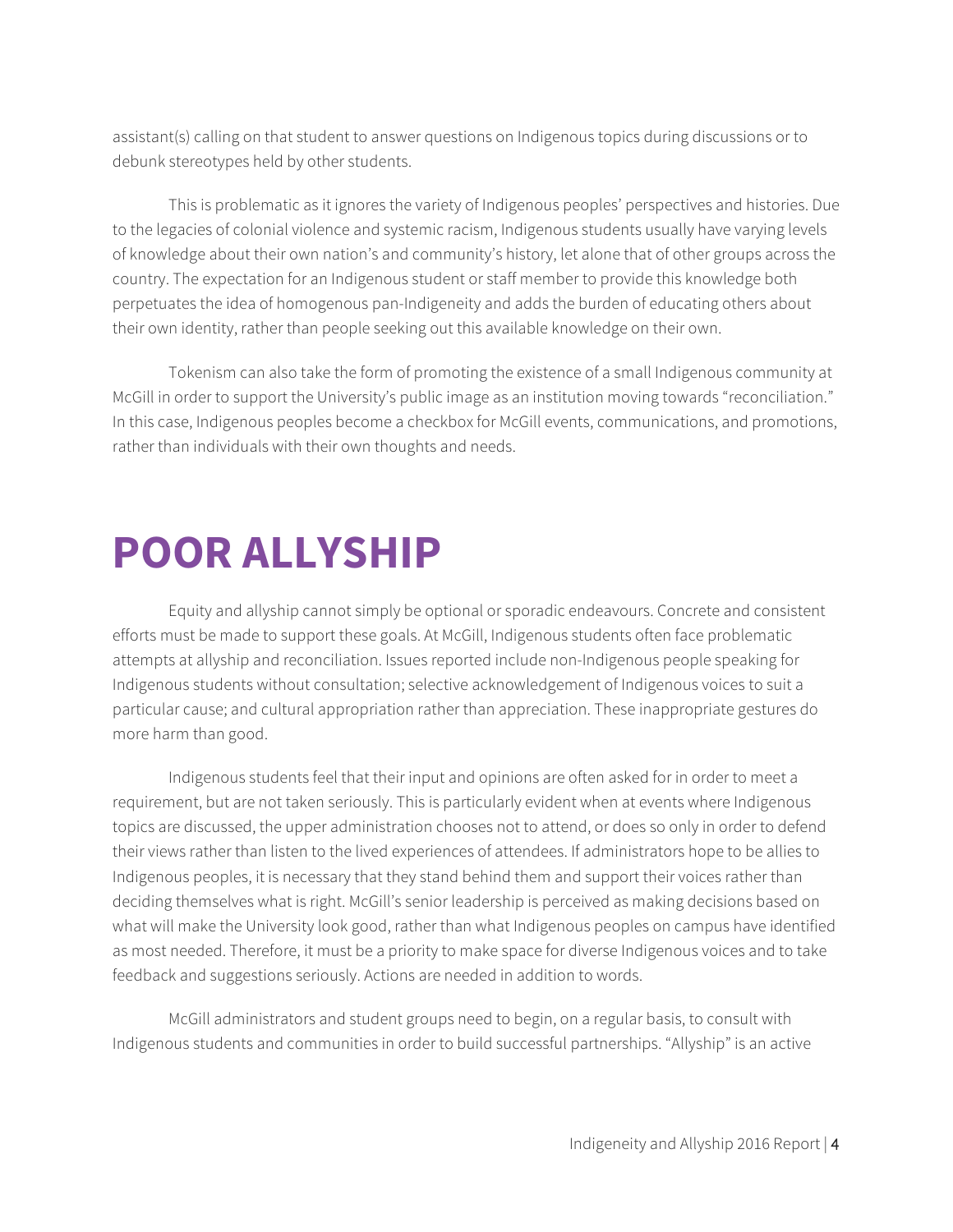process, not a static condition that any person or organization can lay claim to. Therefore, two-way communication and engagement must be ongoing in order to ensure that support for Indigenous students, staff, faculty members and communities is substantial and effective in meeting their needs. At the same time, there must not be an expectation that any single Indigenous person speaks for all. To avoid "double-burdening," it is necessary to engage with equally diverse voices among Indigenous peoples as are found within non-Indigenous communities.

## **SUPPORT FOR INDIGENOUS STUDENTS AND STAFF**

"McGill is a lonely place for Indigenous people," explained a previous student at a panel exploring Indigenous experiences in the academy. This stems from the difficulty of finding other students, staff, and faculty with whom one can relate to as peers or interact with as role models. As previously described, students often find that they are not even represented in the academic curriculum at McGill, and that choosing to study dedicated Indigenous topics requires them to compromise on their own programs.

However, many students have found safe havens of support at McGill. These primarily include the First Peoples' House, the Social Equity and Diversity Education (SEDE) Office, and peer groups such as the Indigenous Student Alliance (ISA) and the American Indian Science and Engineering Society (AISES). Many Indigenous students regularly express feelings of gratitude for the existence of the First Peoples' House, remarking that without this service they may never have graduated. These supports have also provided access to organizations such as the Ivy Native Council conferences, which have helped to build relationships between Indigenous students at McGill and American schools. The value of these experiences cannot be understated, as they have allowed students to recognize that their peers share similar experiences, challenges, and resilience strategies on their own campuses.

Despite these opportunities, however, such resources are generally limited at McGill. Indigenous students would benefit from further academic and social supports in order to alleviate or cope with many of the problems caused by underrepresentation, tokenism, and institutional racism. The reluctance of the administration to take action on moving the Hochelaga Rock, for example, is disappointing and disheartening for Indigenous students who do not even see small steps towards progress. Furthermore, due to complex historical legacies and the challenges of actively identifying as Indigenous on campus, not all Indigenous students are guaranteed to engage with the First Peoples' House. It is crucial that there is representation of and sensitivity to Indigenous needs in other student services across campus, and that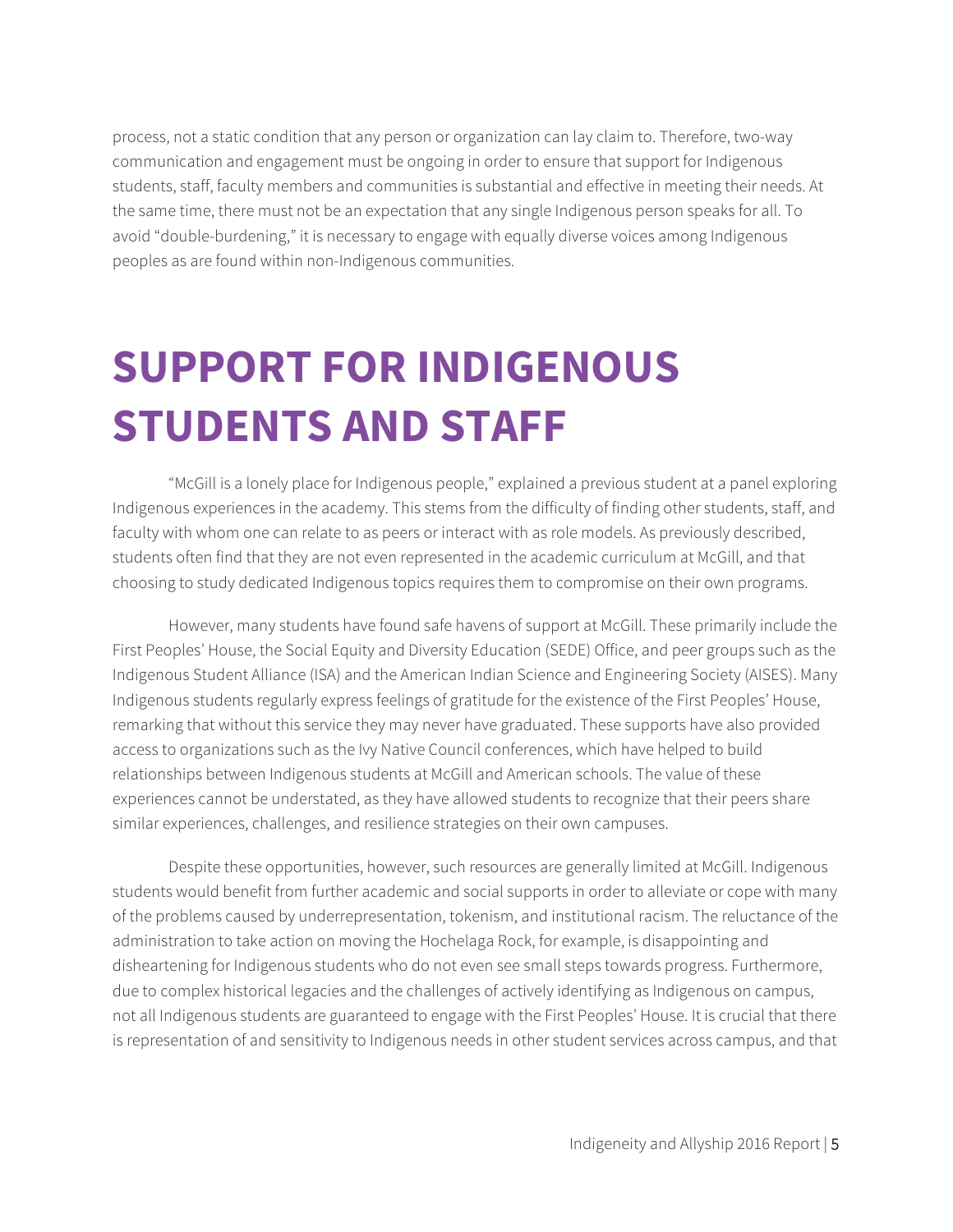any dedicated services have more than one entry point. This also means encouraging the McGill community as a whole to think of Indigenous identity in diverse ways, and to ensure that the perception of students coming forward as Indigenous in order to receive "benefits" is discouraged.

Effective support mechanisms are crucial in order to increase Indigenous student presence on campus. While administrators speak of a desire to improve recruitment efforts and enrolment compositions, this cannot be done without expanding caring environments to ensure that Indigenous students are welcomed and successful at McGill. This issue is amplified when students do not feel comfortable raising issues due to a lack of support or explicit racism. Therefore, to improve the public image of the University among Indigenous communities without a corresponding internal commitment is to ask for failure. Seeing oneself reflected in the surrounding environment and connecting with those who can relate to one's personal experiences is crucial to building effective support networks. For Indigenous students, this includes faculty members but also their peers, student services staff, and top administrators.

#### **RECONCILIATION**

Reconciliation means addressing historical injustices in order to create a path on which our nations may move forward together. It is crucial to understand that this is a pan-Canadian issue in which McGill as an institution can and must play a role. In developing this position, it is the University's responsibility to ensure that past harms are not perpetuated and people are not forced to tell their stories over and over before real change is made.

For McGill, this means confronting the historical and ongoing colonizing role of educational institutions through administrative practices and curricula. Academic programs currently prioritize primarily Western, white, and male thinking and writing. Change must begin by bringing more Indigenous voices into reading lists and classrooms in order to ensure that these perspectives are represented and passed on. Otherwise, we will continue to perpetuate the harmful legacies of colonial ignorance.

Throughout this process, the administration must understand that Indigenous activism has been occurring in the McGill community for many years; they are now entering at a late stage. Rather than engaging with saviour-based ideas, it is necessary to allow for community leadership and to focus on needs and solutions that have already been identified. This includes allowing for wide community participation in decisions such as how to incorporate more Indigenous content into our academic programs. Here, thoughtful consultation can eliminate the likelihood that this will occur in ways that perpetuate further harm, such as by expecting that Indigenous faculty and students bear the brunt of